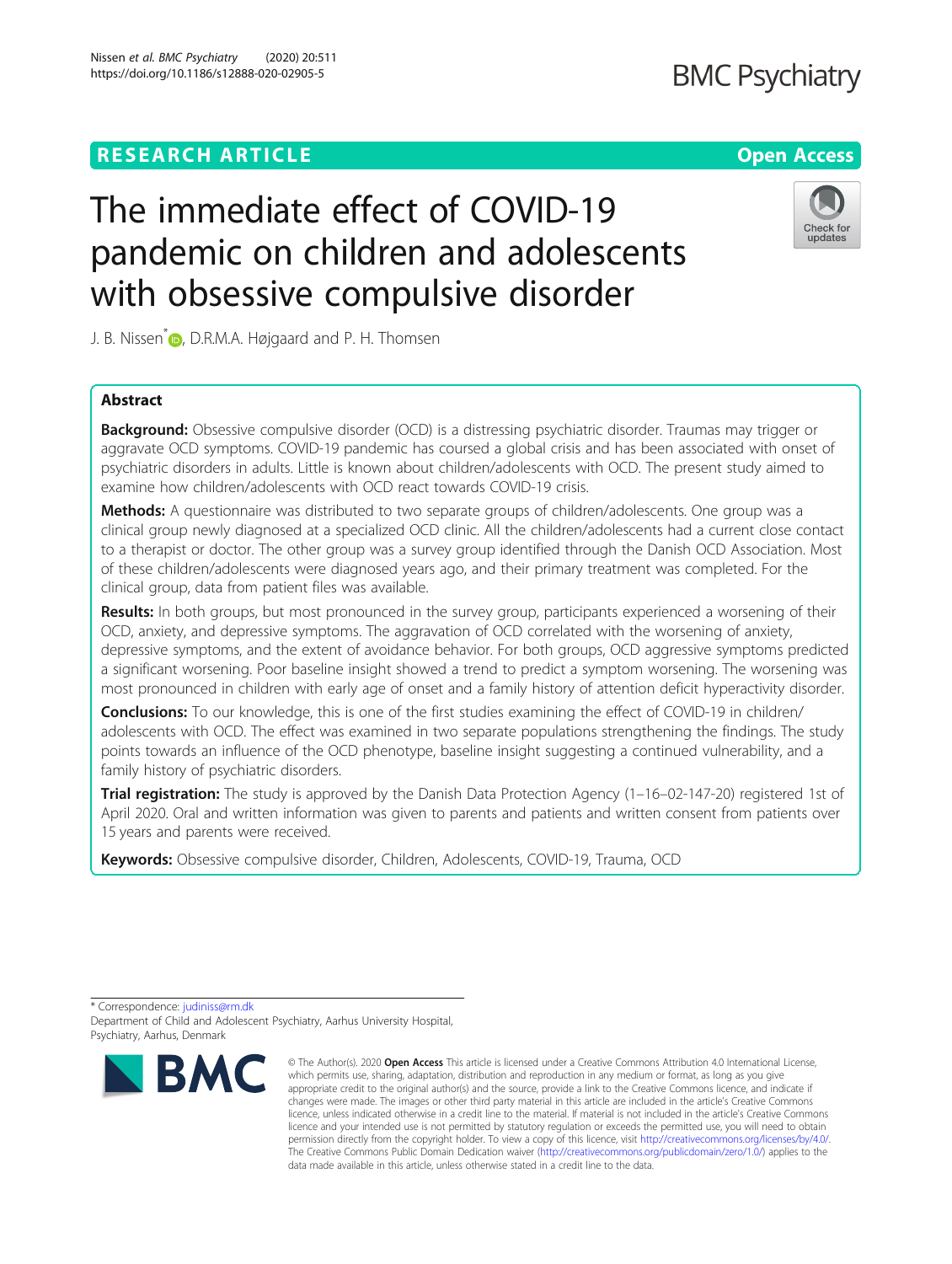## Background

Obsessive compulsive disorder (OCD) is a frequent and distressing psychiatric disorder characterized by unwanted thoughts, images or urges, and repetitive behaviors or mental acts which occur in response to an experienced anxiety or unpleasant feelings. In children and adolescents, OCD often has a major impact on their everyday life [\[1](#page-9-0)].

COVID-19 pandemic became a global reality in late winter 2019/spring 2020. The virus spread extensively and fast over borders resulting in a global crisis. The first case of COVID-19 in Denmark was detected on February 27th, 2020, and the first patient died on March 11th. 2020. Thereafter, both Danish and international media gave daily rapports on the COVID-19 situation, the State Health Organization in Denmark created a special home-page as to ensure full and updated information, and the Danish government gave frequent talks about the situation. On March 11th, the Danish government initiated a shutdown of Denmark demanding all public employees with non-essential tasks to work from home, and all schools and day-care centers were closed. Furthermore, gatherings of more than 100, later 10 persons were prohibited. Thus, over a few weeks, children and adolescents were demanded to stay at home, the parents were asked to maintain school work for their children supervised by the teachers on virtual media, most families experienced a feeling of isolation not being able to interact with other people, and children and adolescents were recommended not to meet with more than one friend at a time.

It is known that trauma may be a trigger of OCD symptoms or may contribute to a worsening of symptoms in people already suffering from OCD [[2\]](#page-9-0). Furthermore, OCD symptoms may proceed several years after the epidemic [[3\]](#page-9-0). Several studies have shown a relation between childhood traumas and the severity of anxiety [[4\]](#page-9-0), depression [\[5](#page-9-0)], psychosis [\[6](#page-9-0)] and bipolar disorder [[7\]](#page-9-0). Likewise, a recent study has shown a relation between childhood traumas and the severity of OCD symptoms, the occurrence of comorbid anxiety, increased impulsivity, increased incidence of attention deficit hyperactivity disorder (ADHD) and a lower educational level  $[8]$  $[8]$ . Even though fear of COVID-19 infection may not be fully comparable with the above mentioned traumas in childhood, it has been suggested that both depression, anxiety disorders, post-traumatic stress disorder, psychotic disorders and suicide may by consequences of fear of COVID-19, where individuals, who previously have experienced psychological disorders, may be specially prone [\[9](#page-9-0)]. Thus, in the early phases of COVID-19, populations of adults in China were asked about how much COVID-19 influenced their lives. Several described the experience of depressive symptoms, anxiety and stress, which were mostly pronounced if they also rated their health as poor [[10](#page-9-0)]. Furthermore, Tanir et al.  $[11]$  $[11]$  $[11]$  has shown that youngsters with OCD experienced a significant aggravation of OCD severity, and an increase in contamination obsessions and cleaning/washing compulsions. However, limited research is available on the possible effects of COVID-19 on especially children and adolescents with OCD.

The aims of the present study were to examine the impact of COVID-19 on a clinical population of children and adolescents diagnosed with OCD, and a population of children and adolescents identified through the Danish OCD Association. The clinical group was newly diagnosed at a specialized OCD clinic, and all of them had a current close contact to a psychologist and/or a psychiatrist. Most of them received therapeutic treatment.

The group identified through the Danish OCD Association had been diagnosed years ago, and the primary treatment was completed. This group of prior patients was not necessarily asymptomatic. We wanted to examine OCD symptom severity, and the occurrence or exacerbation of anxiety or depression. Furthermore, we wanted to evaluate if age, gender, previous OCD symptoms, previous OCD symptom severity and treatment effect, comorbidity, previous or current OCD medication, and family psychiatric disorders could predict any changes in OCD symptom severity. We hypothesized that OCD symptom severity would be affected negatively by the COVID-19 crisis, and that children and adolescents with the contamination/cleaning OCD subtype might be particularly sensitive.

#### Methods

#### **Participants**

The participants in the study were based on two samples.

The first sample consisted of children and adolescents (7–21 years) newly diagnosed with OCD in a specialised OCD clinic in the Central Denmark Region. The children and adolescents had all been assessed in the specialised OCD clinic using a standardised clinical diagnostic instrument. KSADS (The Schedule for Affective Disorders and Schizophrenia for School-Aged Children) and a semi-structured severity rating, CYBOCS (Children's Yale-Brown Obsessive-Compulsive Scale), and were in current psychiatric OCD treatment. They all had close contact to their psychologist and/or psychiatrist. This group will be referred to as the clinical group (CG). During April–May 2020, a questionnaire was sent to a total of 101 children and adolescents in CG. A total of 65 (65%) children and adolescents responded to the questionnaire.

The second sample of children/adolescents (7–21 years) were identified through the Danish OCD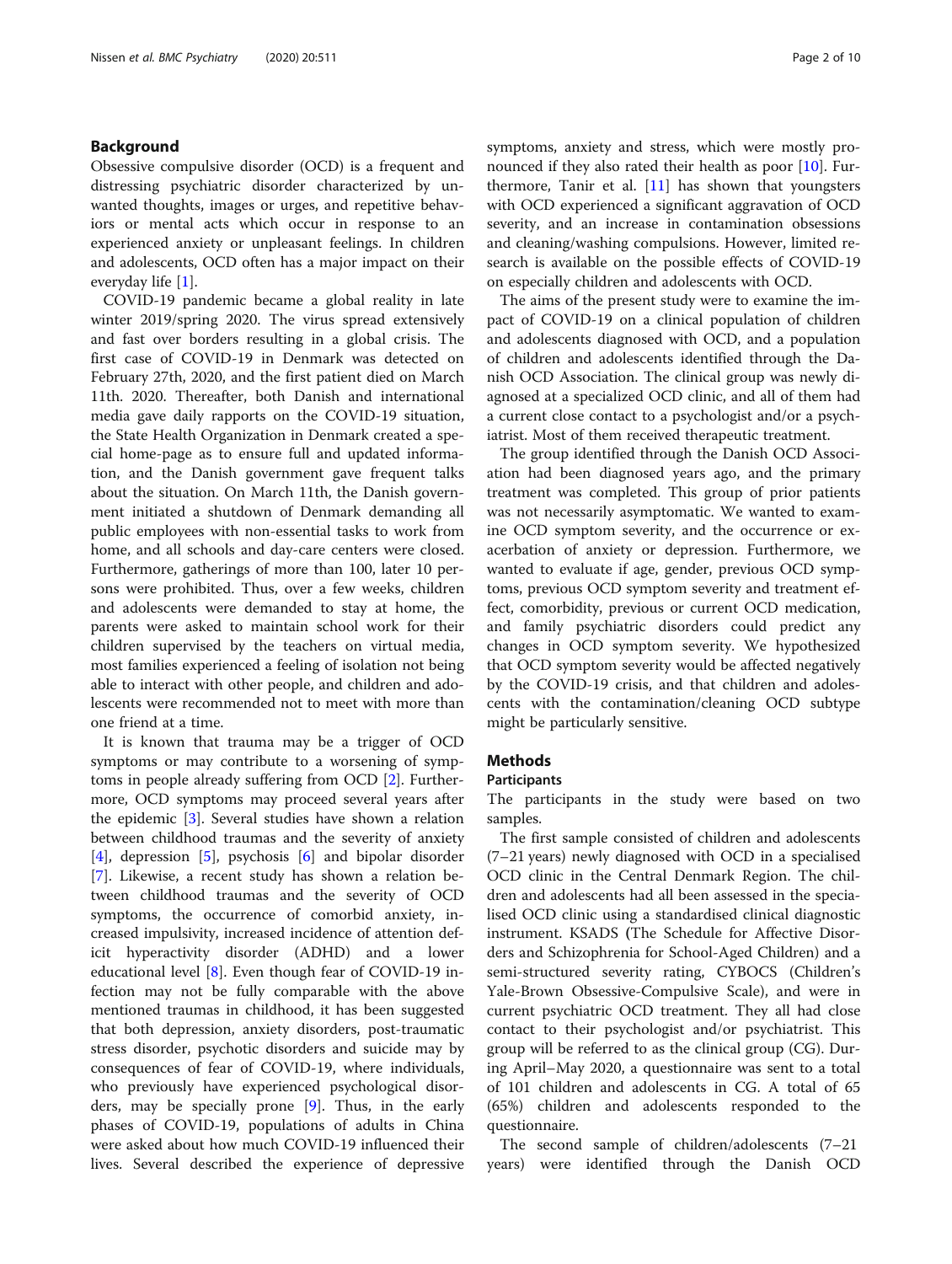Association. Members of the Association were derived from all over Denmark. They were diagnosed years ago and their primary treatment was completed. They did not necessarily receive current psychiatric treatment. This group will be referred to as the survey group (SG). During April–May 2020, a questionnaire was sent to approximately 600 members of the association, mostly adults. A total of 37 children and adolescents responded to the questionnaire.

All data was stored in REDCap (Research Electronic Data Capture) [\(https://projectredcap.org/resources/cita](https://projectredcap.org/resources/citations/)[tions/](https://projectredcap.org/resources/citations/)).

#### **Ouestionnaire**

For both the CG and the SG, a self-report questionnaire was developed for use in the present study. The questionnaire was designed as to measure clinical variables related to OCD. The questionnaires were comparable. However, in the questionnaire for SG, questions concerning demographic variables as well as questions concerning other aspects of well-being were included. This included perceived changes in quality of life that was assessed using a visual scale ranging from 0 (life quality is highly improved) to 100 (quality of life is greatly reduced). In both questionnaires, five questions were used to measure the change in OCD severity. These questions were based on the symptom severity questions of the Yale-Brown Obsessive-Compulsive Scale (Y-BOCS) that measure the time spent on obsessions and compulsions, the interference, distress, resistance, and experienced control [[12](#page-9-0), [13\]](#page-9-0). The OCD severity questions were rated on a 5-point Likert scale where − 2 indicated a large improvement, 0 indicated no change and 2 indicated a large increase in severity. The total score for the severity change ranged from  $-10$  to 10, with 0 indicating no overall change [[11](#page-9-0)].. The children and adolescents in both groups were furthermore asked to report on worsening of anxiety and depressive symptoms and change in avoidance behavior.

Parents and participants older than 15 years from the CG gave a written informed consent that their answers could be used in research. Participants from the SG gave informed consent by answering the anonymous questionnaire. Parents of younger children were allowed to help them answer the questions.

#### Information from files

Parents and participants older than 15 years from the CG also gave their written informed consent for the use of information from their patient file. Collected data included information concerning the OCD symptoms (phenotype, severity, treatment, treatment outcome, insight), co-occurring psychiatric disorders, psychiatric

disorders in the family, and whether the child/adolescent always had had a tendency to worry and speculate.

#### Statistical analyses

Associations between total OCD severity change scores and possible predictor variables were analysed in univariate analyses using linear regression models. Secondly, multivariate analyses were used to examine the association between the total OCD severity change scores and significant associations detected in the univariate analyses.

Statistical analyses were performed using STATA.

## Results

#### **Participants**

A total of 65 (65%, mean age 14.9 (SD = 2.66) years, 24 (36.9%) males) and 37 (mean age 14.14 (SD = 2.79) years, 12 (33.3%) males) participants responded to the CG questionnaire and the SG questionnaire, respectively. Demographic data for the two groups are shown in Table [1.](#page-3-0) For the CG, average age of onset was  $9.35$  (SD = 3.16) years. OCD score at time of diagnosis was 27.69  $(SD = 4.02)$ . At baseline 32 (53%) reported a good to fair insight, 17 (28%) reported a moderate insight and 12 (20%) reported a poor insight. A total of 51 (83.6%) reported moderate to severe avoidance at baseline. A total of 41 received therapy, and 29 were treated with a serotonin reuptake inhibitor (SRI), ten with a neuroleptic and seven with ADHD medication. A total of 42 (64.6%) were diagnosed with at least one co-occurring psychiatric disorder and 24 (36.9%) had a 1st family members with one psychiatric disorder. For the SG, 19 (51.4%) reported to have OC symptoms less than 5 years, 20 (54.1%) described cleaning symptoms, and 18 (48.6%) described aggressive symptoms. A total of 25 (67.6%) were engaged in therapy, and 12 (32.4%) received medication.

#### Results from the COVID-19 questionnaires

Data from both groups are shown in Table [2](#page-4-0) and Table [3.](#page-4-0) In the CG,  $N = 29$  (44.6%) reported a worsening of their symptoms with a mean worsening of  $3,21$  (SD = 1.78). A total of 21 (32.3%) reported a worsening of anxiety, and 22 (33.8%) of depressive symptoms. Of these, 11 children and adolescents reported a worsening of both. A total of 12 (18.5%) reported increased avoidance behavior. In the SG, 27 (73%) reported a worsening with a mean worsening of 4.19 (SD = 2.62).  $N = 20$  (54.1%) reported a worsening of anxiety and  $N = 16$  (43.2%) reported a worsening of depressive symptoms.

In univariate analyses, in both groups there was a significant positive correlation between aggravation of anxiety and depressive symptoms and the experienced worsening of OCD (Table [3](#page-4-0)).  $N = 10$  (15.4%) in the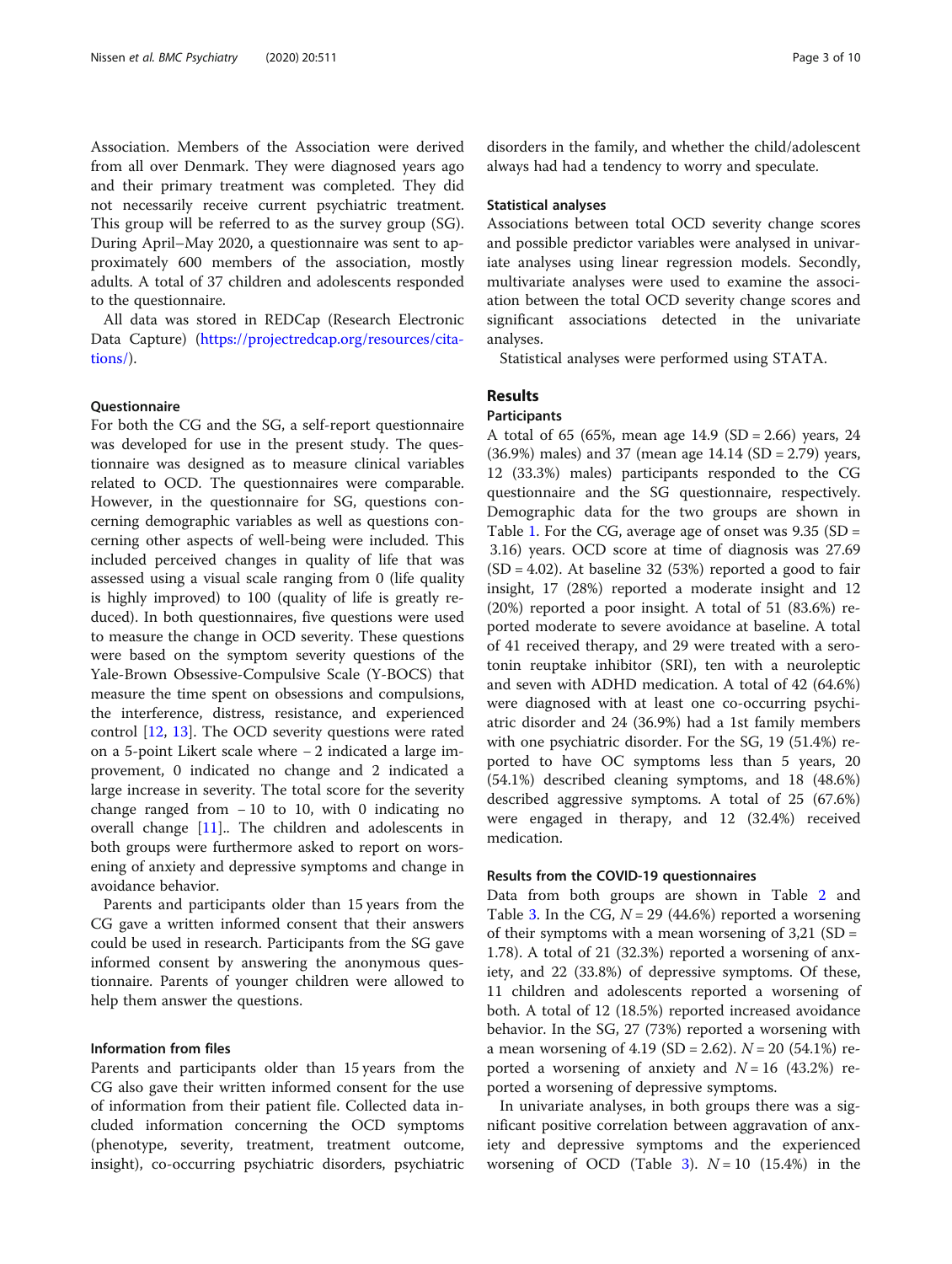| survey group (JU)                                      |                                |                                                                               |
|--------------------------------------------------------|--------------------------------|-------------------------------------------------------------------------------|
|                                                        | data Baseline<br>data $N = 65$ | CG demographic SG demographic<br>data $N = 37$                                |
| Age (SD)                                               | 14.89 (2.66)                   | 14.14 (2.79)                                                                  |
| Gender (Male)                                          | 24 (36.9%)                     | 12 (33.3%)                                                                    |
| Age of onset (SD)                                      | 9.35(3.16)                     | Less than 5 years<br>$N = 19(51.4\%)$<br>More than 5 years<br>$N = 18(48.6%)$ |
| Baseline OCD severity<br>score (SD)                    | 27.69 (4.02)                   |                                                                               |
| OCD cleaning                                           | 52 (80%)                       | 20 (54.1%)                                                                    |
| OCD Hoarding                                           | 29 (44.6%)                     |                                                                               |
| OCD aggressive/sexual                                  | 57 (87.7%)                     | 18 (48.6%)                                                                    |
| OCD symmetry                                           | 57 (87.7%)                     |                                                                               |
| OCD checking<br>Insight                                | 43 (66.2%)                     |                                                                               |
| Good-fair                                              | 32(52.5%)                      |                                                                               |
| Moderate-poor                                          | 29 (47.5%)                     |                                                                               |
| Just-right feeling                                     |                                |                                                                               |
| Yes                                                    | 42 (64.6%)                     |                                                                               |
| No                                                     | 23 (35.4%)                     |                                                                               |
| Doubt                                                  |                                |                                                                               |
| $0 - 1$                                                | 22 (26.4%)                     |                                                                               |
| $2 - 3$                                                | 31 (58.5)                      |                                                                               |
| Responsibility                                         |                                |                                                                               |
| $0 - 1$                                                | 34(59.7%)                      |                                                                               |
| $2 - 3$                                                | 23 (40.3%)                     |                                                                               |
| Avoidance                                              |                                |                                                                               |
| $0 - 1$                                                | 10 (16.4%)                     |                                                                               |
| $2 - 3$                                                | 51 (83.6%)                     |                                                                               |
| Therapy at the time<br>of questionnaire                | 41 (63.08)                     | 25 (67.6%)                                                                    |
| SRI medication at the<br>time of questionnaire         | 29 (44.6%)                     | 12 (32.4%)<br>(medication)                                                    |
| Neuroleptic medication at<br>the time of questionnaire | 10 (15.6%)                     |                                                                               |
| ADHD medication at the<br>time of questionnaire        | 7 (10.9%)                      |                                                                               |
| Diagnosis of Anxiety                                   | 18 (27.7%)                     | $2(5.4\%)$                                                                    |
| Diagnosis of Depression                                | 1 (1.5%)                       | 1(2.7%)                                                                       |
| Diagnosis of Psychosis                                 | 3(4.6%)                        | $0(0.0\%)$                                                                    |
| Diagnosis of ADHD                                      | 14 (21.5%)                     | 5 (13.5%)                                                                     |
| Diagnosis of Tic disorder                              | 11(16.9%)                      | 1(2.7%)                                                                       |
| Diagnosis of Planning<br>difficulties                  | 9 (13.9%)                      | $0(0.0\%)$                                                                    |
| Diagnosis of Anorexia                                  | 2 (3.1%)                       | 2 (5.4%)                                                                      |
| Diagnosis of developmental<br>disorder                 | 7 (10.8%)                      | 4 (10.8%)                                                                     |

<span id="page-3-0"></span>

|                   | <b>Table 1</b> Demographic data for the clinical group (CG) and the |  |  |  |  |  |
|-------------------|---------------------------------------------------------------------|--|--|--|--|--|
| survey group (SG) |                                                                     |  |  |  |  |  |

Table 1 Demographic data for the clinical group (CG) and the survey group (SG) (Continued)

|                                                                             | CG demographic<br>data Baseline<br>data $N = 65$ | SG demographic<br>data $N = 37$ |
|-----------------------------------------------------------------------------|--------------------------------------------------|---------------------------------|
| Diagnosis of Autism                                                         | 7(10.8%)                                         | 4 (10.8%)                       |
| Family history of psychiatric<br>disorder that have influenced<br>the child | 12(18.5%)                                        |                                 |
| Family problems that have<br>influenced the child                           | 16 (24.6%)                                       |                                 |
| 1stdegree family anxiety                                                    | 17 (26.2%)                                       |                                 |
| 1st degree family depression                                                | 13 (20%)                                         |                                 |
| 1st degree family psychosis                                                 | $1(1.5\%)$                                       |                                 |
| 1st degree family ADHD                                                      | 8 (12.3%)                                        |                                 |
| 1st degree family tic disorder                                              | $4(6.2\%)$                                       |                                 |
| 1st degree family autism                                                    | 4 (6.2%)                                         |                                 |
| 1st degree family dyslexia                                                  | 9 (13.9%)                                        |                                 |
| 1st degree family anorexia                                                  | $2(3.1\%)$                                       |                                 |
| 1st degree family one<br>psychiatric disorder                               | 24 (36.9%)                                       |                                 |
| 1st degree family two<br>psychiatric disorders                              | 9 (13.9%)                                        |                                 |

newly diagnosed CG experienced new OC symptoms describing that thoughts about COVID-19 became an integral part of their OCD. This was also positively correlated to aggravation of OCD. In a multivariate analysis, anxiety and depressive symptoms continued showing a significant positive correlation to worsening of OCD symptoms (Table [3\)](#page-4-0).

## Combination of data from the CG questionnaire and from patient files

In a univariate analysis of the CG data, there was a significant positive correlation between total OCD severity scores on the COVID-19 questionnaire and the occurrence of OCD aggressive and sexual symptoms (2.62, 95% CI  $[0.43-4.82]$ ,  $p = 0.02$ ). Family history of psychosis resulted in an inverse relation. The number of patients with a family history of psychosis was rather small. There was a trend to a positive correlation to the occurrence of OCD symmetry symptoms, and reduced insight at baseline, whereas there was an inverse correlation when the child attended therapy. There was no association to OCD contamination/cleaning symptoms (Table [4\)](#page-5-0). In the multivariate analysis, the positive correlation to OCD aggressive and sexual symptoms and to reduced insight at baseline remained significant or close to significant (Table [4](#page-5-0).) In the SG, a comparable positive correlation between total OCD severity scores and the occurrence of aggressive symptoms was shown (3.10,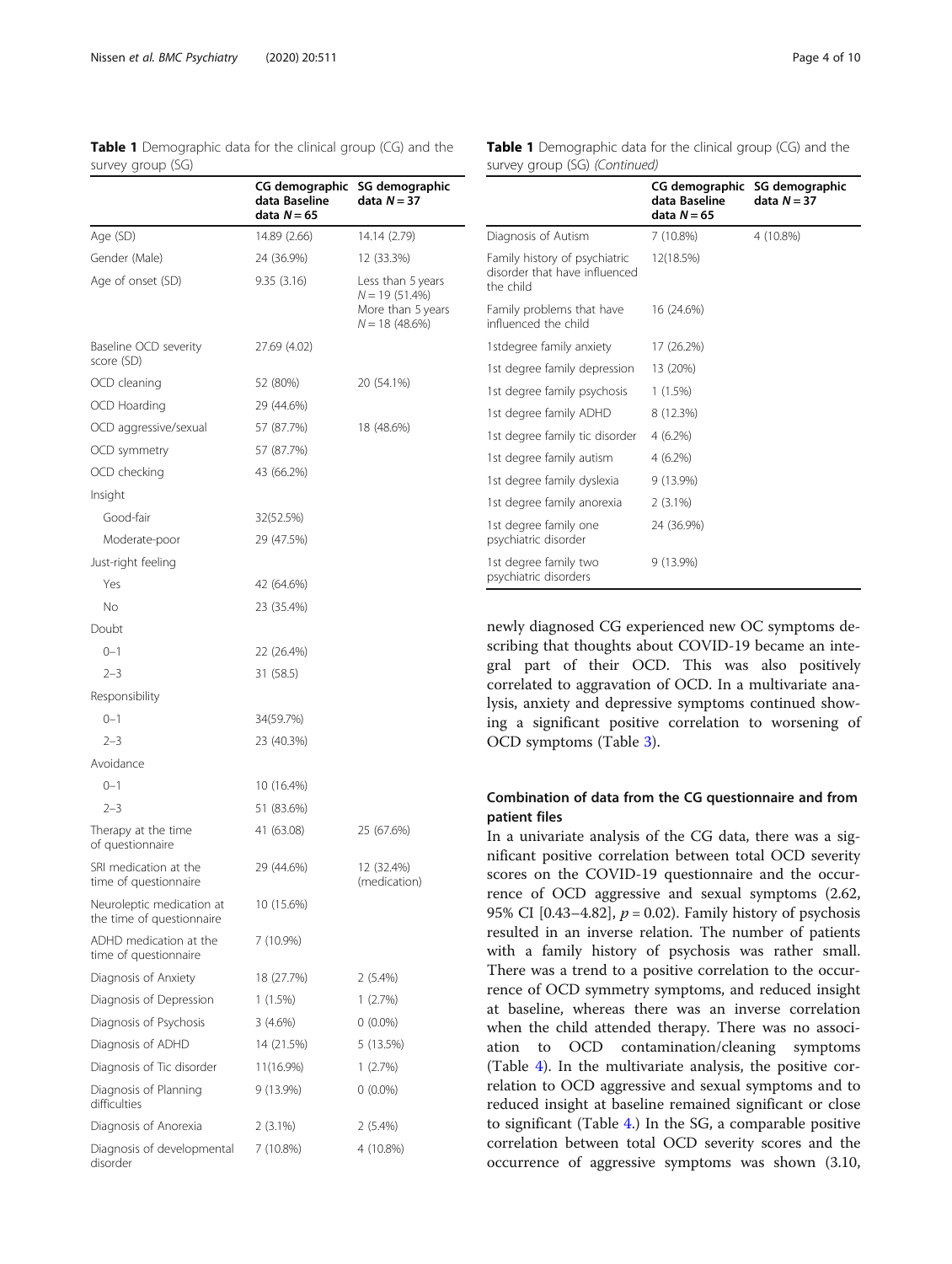| COVID-19 questionnaire        | CG data                       | SG data                         |
|-------------------------------|-------------------------------|---------------------------------|
|                               | $N = 65$ (%), mean (SD)       | $N = 37$ (%), mean (SD)         |
| Symptom intensity             |                               |                                 |
| Increased severity            | $N = 29$ (44.6%), 3.21 (1.78) | $N = 27(73%)$ , 4.19 $(2.62)$   |
| Unchanged severity            | $N = 24(36.9\%)$              | $N = 3(8.1\%)$                  |
| Reduced severity              | $N = 12$ (18.5%) -3.42 (2.94) | $N = 7$ (18.9%), $-3.71$ (3.04) |
| Anxiety increased             | $N = 21$ (32.3%)              | $N = 20(54.1\%)$                |
| Depressive symptoms increased | $N = 22$ (33.8%)              | $N = 16(43.2\%)$                |
| Avoidance behavior increased  | $N = 12(18.5%)$               |                                 |
| New OCD symptoms              | $N = 10(15.4\%)$              |                                 |
| COVID-19 part of OCD          | $N = 10(15.4\%)$              | 13 (35.1%)                      |

<span id="page-4-0"></span>Table 2 Symptom intensity, anxiety, depressive symptoms, and avoidance behavior related to COVID-19

95% CI [0.56–5.65],  $p = 0.018$ ), but no other predictors tested were found significant in this group (Table [4](#page-5-0)).

The participants were grouped depending on the experienced change in OCD symptom severity (Table [5\)](#page-7-0). In the CG group, those that experienced a worsening, showed a significant inverse relation between OCD severity change and age, age of onset, and a trend towards an inverse correlation to a family history of tic disorder (Table [5](#page-7-0)). There was a positive correlation to a family history of ADHD and a trend towards a positive relation to OCD aggressive and sexual symptoms, insight at baseline, a diagnosis of anxiety and a family history of anxiety. ( $p < 0.20$ ). Using a multivariate model analysing the variables identified in the univariate analyses, the relation to age (coef − 0.29,  $p = 0.007$ ), age of onset (− 0.22,  $p = 0.009$ ), family history of tic disorder (−3.20,  $p =$ 0.0001) and ADHD (coef 2.45,  $p = 0.005$ ) remained significant. Thus, in the clinical group of children and adolescents (CG), who experienced a worsening of OCD symptoms during COVID-19, the worsening was most pronounced in the younger participants, in those with earlier age of onset, and with a predisposition to ADHD. On the contrary, participants with a predisposition to tic disorder in the family showed a lesser degree of deterioration. However, when only those that experienced worsening were examined in the SG, no significant predictors were found (Table [6\)](#page-7-0).

## Discussion

The present study examined the impact of COVID-19 crisis on a clinical population of children and adolescents newly diagnosed with and in current treatment for OCD, and on a population of children and adolescents identified through the Danish OCD Association, who had been diagnosed years ago and where the primary treatment had been completed. The two groups were

Table 3 Association between the worsening of anxiety, depressive symptoms, avoidance behavior and COVID-19 related OCD symptoms, and symptom severity during COVID-19 crisis

|                                  | CG data<br>Mean (95% CI)                 | p             | SG data<br>Mean (95% CI)         | p            |
|----------------------------------|------------------------------------------|---------------|----------------------------------|--------------|
| Univariate Regression Analyses   |                                          |               |                                  |              |
| Anxiety                          | No $N = 44$ : $-0.20$ ( $-0.98 - 0.58$ ) | $p = 0.0001*$ | No $N = 17: 0.53 (-1.68 - 2.73)$ | $p = 0.010*$ |
|                                  | Yes $N = 21$ : 2.90 (1.63-4.18)          |               | Yes $N = 20$ : 3.90 [(.38-5.42)  |              |
| Depressive symptoms              | No $N = 43$ : 0 (- 0.90-0.90)            | $p = 0.0021*$ | No $N = 21: 1.14 (0.33 - 2.61)$  | $p = 0.037*$ |
|                                  | Yes $N = 22$ : 2.36 (1.21-3.52)          |               | Yes $N = 16$ : 3.94 (1.48–6.39)  |              |
| Avoidance Behavior               | No $N = 53$ : 0.42 (-0.44-1.27)          | $p = 0.03*$   | <b>NA</b>                        |              |
|                                  | Yes $N = 12$ : 2.5 (1.27-3.73)           |               |                                  |              |
| COVID 19 symptoms                | No $N = 55$ : 0.22 (-0.52-0.96)          | $p = 0.0001*$ | <b>NA</b>                        |              |
|                                  | Yes $N = 10$ : 4 (2.24-5.75)             |               |                                  |              |
| Multivariate Regression Analyses |                                          |               |                                  |              |
| Anxiety                          | $2.46(0.96 - 3.95)$                      | $p = 0.002*$  | $3.57(3.27 - 3.87)$              | $p < 0.001*$ |
| Depressive symptoms              | $1.61(0.21 - 3.01)$                      | $p = 0.025*$  | $3.41(3.11 - 3.70)$              | $p = 0.862$  |
| Avoidance behavior               | $0.73$ $(-1.02 - 2.49)$                  | $p = 0.41$    | NA.                              |              |

 $*p$  < 0.05 (significant association)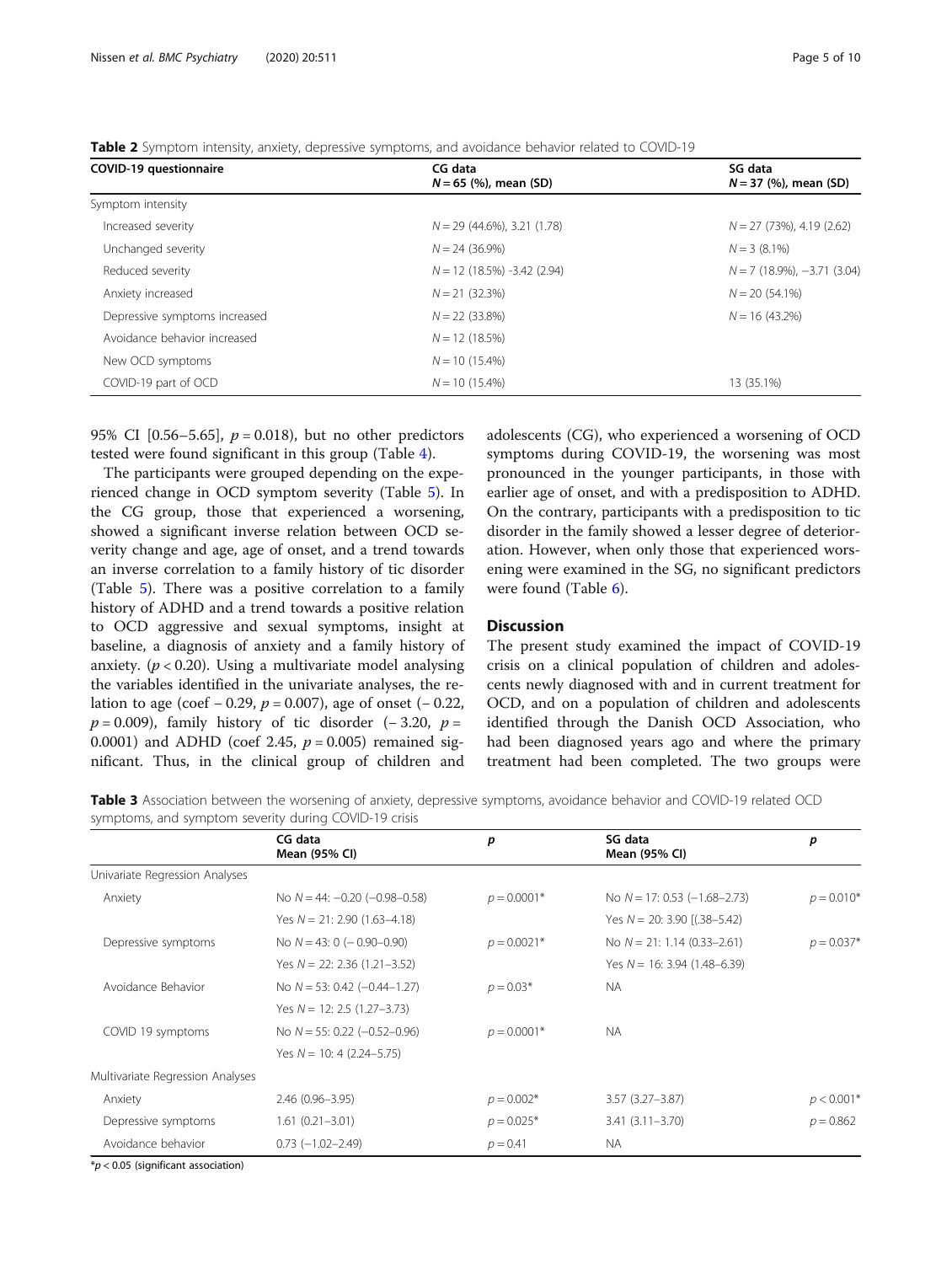## <span id="page-5-0"></span>Table 4 Predictor analysis. The relation between baseline characteristics and symptom severity during COVID.19 crisis

|                                   | CG, Univariate analysis coef, 95%Cl, p    | SG, Univariate analysis coef, 95%Cl, p |
|-----------------------------------|-------------------------------------------|----------------------------------------|
| Age                               | $-0.09$ (-0.37-0.19) $p = 0.53$           | $0.37$ (-0.13-0.88), $p = 0.138$       |
| Gender                            |                                           |                                        |
| Male                              | $0.74$ (- 0.81-2.29), $p = 0.34$          | $0.04$ (- 2.93-3.01), $p = 0.977$      |
| Female                            |                                           |                                        |
| Age of onset                      | $0.05$ (- 0.19-0.30), $p = 0.68$          | Less than 5 years $N = 19$             |
|                                   |                                           | More than 5 years $N = 18$             |
|                                   |                                           | $0.51$ (-2.25-3.26), $p = 0.71$        |
| Therapy                           |                                           |                                        |
| Yes                               | $-1.24$ (-2.77-0.29), $p = 0.11$          | 1.58 $(-4.48-1.32)$ , $p = 0.28$       |
| No                                |                                           |                                        |
| OCD severity at time of diagnosis | $-0.11$ (-0.30-0.08), $p = 0.23$          |                                        |
| OCD contamination/cleaning        |                                           |                                        |
| Yes $N = 52$                      | $-0.35$ ( $-2.22-1.53$ ), $p = 0.71$      | $0.32$ (-2.44-3.09), $p = 0.81$        |
| No $N = 13$                       |                                           |                                        |
| OCD hoarding                      |                                           |                                        |
| Yes $N = 29$                      | $-0.82$ (-2.32-0-68), $p = 0.28$          |                                        |
| No $N = 36$                       |                                           |                                        |
| OCD aggressive/sexual             |                                           |                                        |
| Yes: 57                           | 2.62 (0.43-4.82), $p = 0.02$ <sup>*</sup> | 3.10 (0.56–5.65), $p = 0.018*$         |
| No: 8                             |                                           |                                        |
| OCD checking                      |                                           |                                        |
| Yes 43                            | $0.38$ (-1.20-1.97), $p = 0.63$           |                                        |
| No 22                             |                                           |                                        |
| OCDsymmetry                       |                                           |                                        |
| Yes 57                            | 1.63 $(-0.63-3.88)$ , $p = 0.15$          |                                        |
| No 8                              |                                           |                                        |
| Just-right feeling                |                                           |                                        |
| Yes 42                            | 0.03 $(-1.55-1.60)$ , $p = 0.97$          |                                        |
| No 23                             |                                           |                                        |
| Insight baseline                  |                                           |                                        |
| 0-1:32 (Good-fair)                | 1.21 $(-0.31-2.73)$ , $p = 0.12$          |                                        |
| 2-4: 29 (Moderate-poor)           |                                           |                                        |
| Doubt baseline                    |                                           |                                        |
| $0 - 122$                         | 0.69 $(-0.92-2.30)$ , $p = 0.39$          |                                        |
| $2 - 431$                         |                                           |                                        |
| Responsibility baseline           |                                           |                                        |
| $0 - 1:34$                        | $0.38$ (-1.27-2.03), $p = 0.65$           |                                        |
| $2 - 3:23$                        |                                           |                                        |
| Avoidance baseline                |                                           |                                        |
| $0 - 110$                         | $-0.84$ (-2.92-1.25), $p = 0.43$          |                                        |
| $2 - 351$                         |                                           |                                        |
| SRI                               | $0.11$ (-1.40-1.62), $p = 0.88$           |                                        |
| Psychiatric comorbidity any       | 1.24 $(-0.30-2.78)$ , $p = 0.11$          | $-0.51$ (-3.29-2.27), $p = 0.71$       |
| Diagnosis of Anxiety              | $0.28$ (-1.40-1.96), $p = 0.74$           |                                        |
|                                   |                                           |                                        |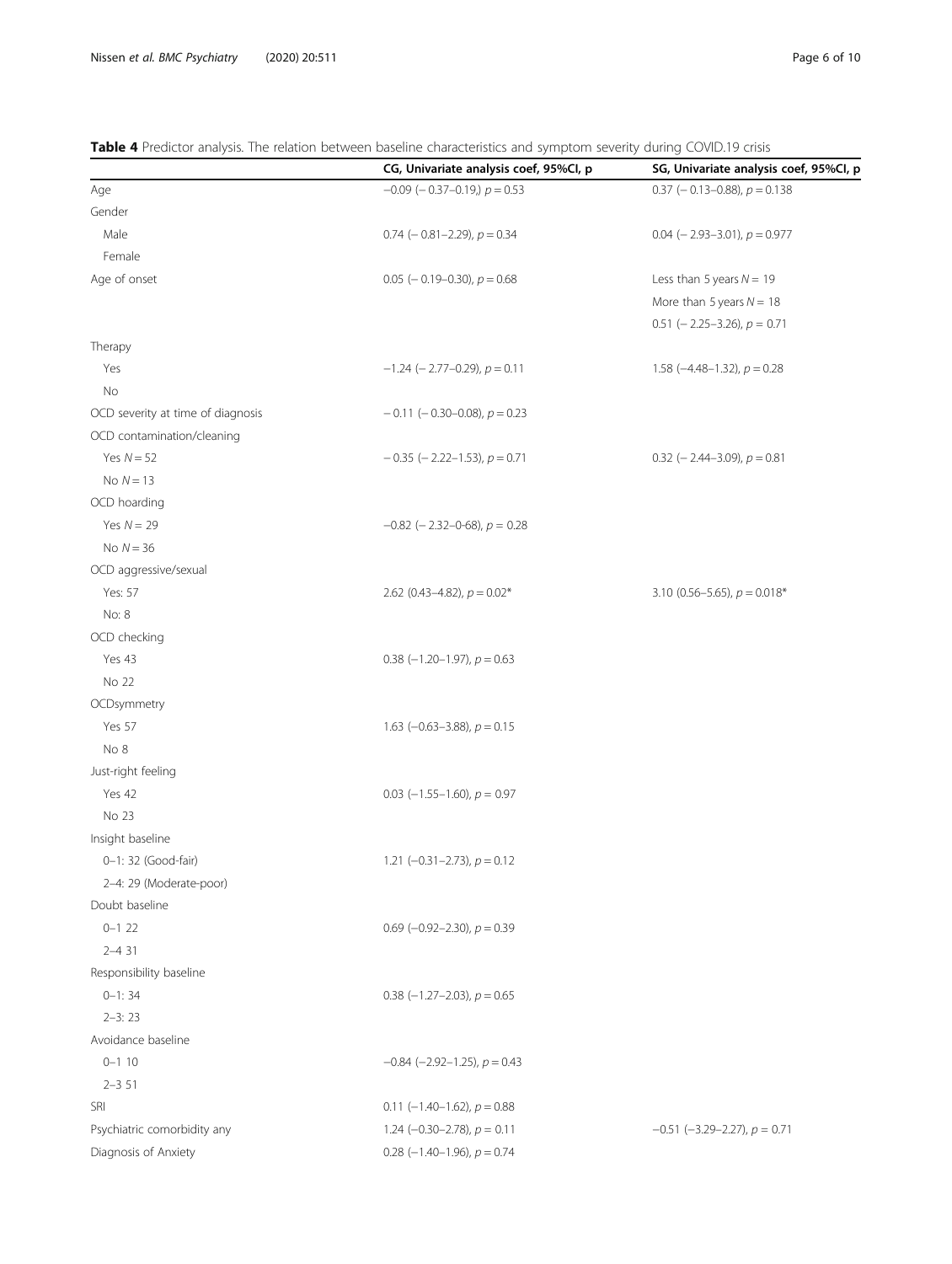|  | Table 4 Predictor analysis. The relation between baseline characteristics and symptom severity during COVID.19 crisis (Continued) |  |  |  |  |
|--|-----------------------------------------------------------------------------------------------------------------------------------|--|--|--|--|
|  |                                                                                                                                   |  |  |  |  |

|                                                   | CG, Univariate analysis coef, 95%Cl, p    | SG, Univariate analysis coef, 95%Cl, p |
|---------------------------------------------------|-------------------------------------------|----------------------------------------|
| Diagnosis of Depression                           | 1.22 $(-4.89 - 7.32)$ , $p = 0.69$        |                                        |
| Diagnosis of Psychosis                            | 0.91 $(-2.67-4.49)$ , $p = 0.61$          |                                        |
| Diagnosis of ADHD                                 | $-0.56$ ( $-2.39-1.26$ ), $p = 0.54$      |                                        |
| Diagnosis of Tic disorder                         | $-0.31$ ( $-2.31-1.70$ ), $p = 0.76$      |                                        |
| Diagnosis of Planning difficulties                | 1.01 $(-1.16-3.17)$ , $p = 0.36$          |                                        |
| Diagnosis of Anorexia                             | 1.75 $(-2.58-6.09)$ , $p = 0.42$          |                                        |
| Diagnosis of developmental disorder               | 1.50 $(-0.89-3.90) p = 0.21$              |                                        |
| Diagnosis of Autism                               | $0.22$ (-2.20-2.65) $p = 0.85$            |                                        |
| Familiy histoy of illnesses that affect the child | $-0.16$ (-2.10-1.78) $p = 0.88$           |                                        |
| 1st degree family of anxiety                      | $-0.13$ ( $-1.84-1.58$ ), $p = 0.88$      |                                        |
| 1st degree family of psychosis                    | $-5.89$ (-11.82-0.04) $p = 0.05*$         |                                        |
| 1st degree family of depression                   | $-0.42$ (-2.30-1.45) $p = 0.65$           |                                        |
| 1st degree family of autism                       | 1.01 $(-2.11-4.13) p = 0.52$              |                                        |
| 1st degree family of tic disorder                 | $-0.32$ ( $-3.45-2.81$ ) $p = 0.84$       |                                        |
| 1st degree family of dyslexia                     | $-0.28$ ( $-2.46-1.89$ ) $p = 0.80$       |                                        |
| 1st degree family of ADHD                         | $-0.06$ ( $-2.35-2.23$ ) $p = 0.96$       |                                        |
| 1st degree family one psychiatric disorder        | 0.58 $(-0.97-2.13)$ , $p = 0.46$          |                                        |
| 1st degree family two psychiatric disorder        | $-0.28$ ( $-2.46-1.89$ ), $p = 0-80$      |                                        |
| Tendency - worry                                  | $0.39$ (-1.15-1.93) $p = 0.62$            |                                        |
|                                                   | Multivariate analysis coef, 95%Cl, p      |                                        |
| Therapy                                           | $-1.04$ (-2.55-0.47), $p = 0.17$          |                                        |
| OCDaggressive sexuel                              | 2.86 (0.50-5.22) $p = 0.018$ <sup>*</sup> |                                        |
| OCD symmetry                                      | $0.29$ (-2.19-2.77) $p = 0.81$            |                                        |
| Insight baseline                                  | 1.40 $(-0.08-2.88) p = 0.06$              |                                        |
| Any psychiatric comorbidity                       | 0.83 $(-0.70-2.36)$ , $p = 0.28$          |                                        |

 $*p$  < 0.05 (significant association)

comparable in their mean age and gender distribution. The clinical group was almost all newly referred to the specialized clinic, with only a few showing a more chronic course. 63% were in active psychiatric therapy and almost 45% received SRI treatment. In the survey group, 67.6% participated in some form of therapy and 32% described the use of medication.

In both groups several of the participants reported a worsening of their OCD symptoms, anxiety and depressive symptoms as well as the extent of avoidance behavior. The most severe worsening of all parameters was seen in the survey group. In both groups the change of total OCD severity score correlated significantly with the worsening of anxiety and depression and the extent of avoidance. Thus, compared to the clinical group, the survey group seems to be more vulnerable to a crisis like COVID-19. The certainty of having a direct connection to a specialized hospital clinic may have a protective effect. Thus, in the clinical group both the patients and their parents knew that they very easily could be in

touch with their therapist and/or a children and adolescent psychiatrist. The finding of positive correlations between an experienced aggravation of anxiety/depressive symptoms and avoidance, and the experienced worsening of OCD are in line with a recent study conducted by Secer et al. [[9\]](#page-9-0). The study showed a direct predictive effect of COVID-19 fear on OCD symptoms in youths and an indirect effect mediated through emotional reactivity, which in turn predicted avoidance and depressionanxiety. Furthermore, both avoidance and depressionanxiety had a significant predictive effect on OCD [[9\]](#page-9-0).

In both groups, the occurrence of baseline aggressive/ sexual OC thoughts and rituals increased the risk of experiencing a worsening of OCD symptoms during COVID-19 as measured by the time spent on obsessions and compulsions, the interference, distress, resistance, and experienced control. We were unable to show an association to baseline OCD contamination/cleaning symptoms. One might hypothesise that the reduced contact to the surrounding world, and the fact that everyone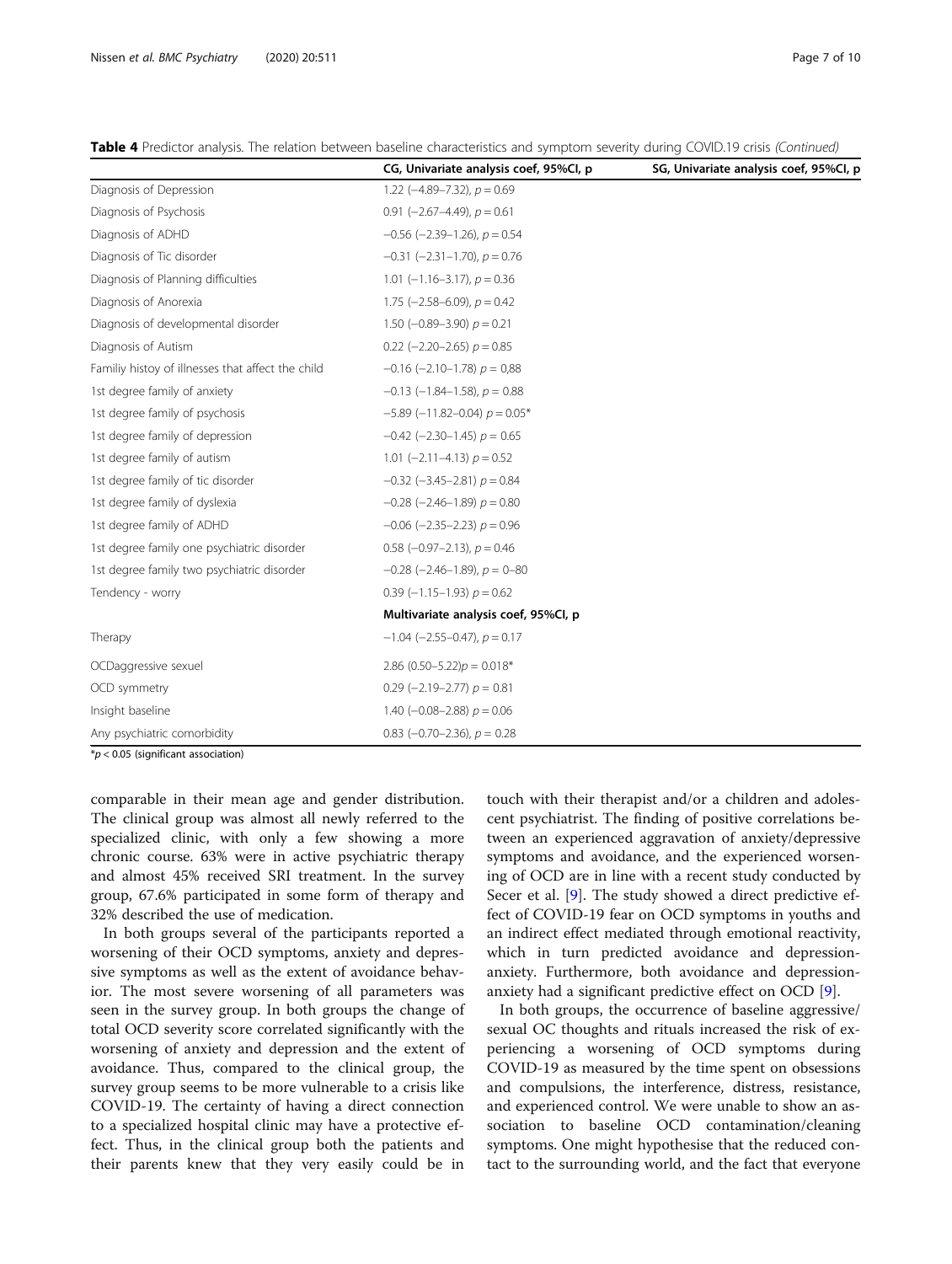| CG subgroup experiencing a worsening of symptoms during COVID-19 | $N = 29$<br>Coef, p<br>Univariate analysis | $N = 29$<br>Coef, p<br>Multivariate analysis |
|------------------------------------------------------------------|--------------------------------------------|----------------------------------------------|
| Age                                                              | $-0.43$ , $p = 0.001*$                     | $-0.29 p = 0.007*$                           |
| Gender                                                           | $-0.51, p = 0.49$                          |                                              |
| Age of onset                                                     | $-0.29$ , $p = 0.01*$                      | $-0.22$ , $p = 0.009*$                       |
| Therapy                                                          | 0.4, $p = 0.56$                            |                                              |
| Baseline severity                                                | $-0.03$ , $p = 0.72$                       |                                              |
| OCDcontamination/cleaning                                        | $0.008 p = 0.99$                           |                                              |
| OCDhoarding                                                      | $-0.48$ , $p = 0.49$                       |                                              |
| OCDaggressive/sexual                                             | 1.83 $p = 0.16$                            |                                              |
| OCDchecking                                                      | $0.78$ p = 0.28                            |                                              |
| OCDsymmetry                                                      | 0.60 $p = 0.59$                            |                                              |
| Insight baseline                                                 | 1.02 $p = 0.14$                            |                                              |
| Diagnosis of Anxiety                                             | 1.05 $p = 0.18$                            |                                              |
| 1st degree family anxiety                                        | 1.21 $p = 0.14$                            |                                              |
| 1st degree family depression                                     | $-1.14 p = 0.12$                           |                                              |
| 1st degree family tic disorder                                   | $-2.37 p = 0.068$                          | $-3.20 p = 0.001*$                           |
| 1st degree family adhd                                           | 3.54 $p = 0.004*$                          | 2.45, $p = 0.005*$                           |
| $*p$ < 0.05 (significant association)                            |                                            |                                              |

<span id="page-7-0"></span>Table 5 Predictor analysis in the CG group, who experienced a worsening of their symptoms. The relation between baseline characteristics and symptom severity during COVID-19 crisis

around them thoroughly were washing hands and were using hand sanitiser might have served as a sort of inflicted avoidance to the posed danger of the surroundings. Thus, at the time of the questionnaire, the children may have felt protected against the immediate treat. On the contrary, under the circumstances where the media made daily reports on the number of severely ill or the number of persons, who died from COVID-19 infection (even younger persons), these youngsters may be more affected by aggressive thoughts or worries that their parents or their grandparents could become ill or even die. Children would be vulnerable of losing their primary caretakers. As such they may have felt constantly

Table 6 Predictor analysis in the SG group, who experienced a worsening of their symptoms. The relation between baseline characteristics and symptom severity during COVID-19 crisis

| SG subgroup experiencing<br>a worsening of symptoms<br>during COVID-19 | $N = 27$<br>Coef, p<br>Univariate analysis |  |  |  |
|------------------------------------------------------------------------|--------------------------------------------|--|--|--|
| Age                                                                    | $-0.336, p = 0.09$                         |  |  |  |
| Gender                                                                 | 0.222, $p = 0.84$                          |  |  |  |
| Therapy, current                                                       | $-0.889$ , $p = 0.42$                      |  |  |  |
| OCD contamination/cleaning                                             | $-0.117, p = 0.91$                         |  |  |  |
| OCD aggressive symptoms                                                | 1.233, $p = 0.24$                          |  |  |  |
| Comorbidity, any                                                       | $-1.544$ , $p = 0.13$                      |  |  |  |
| OCD duration                                                           | 1.617, $p = 0.11$                          |  |  |  |

 $*p$  < 0.05 (significant association)

reminded on the potential life-threatening infection making the risk of losing the primay-care takers or grandparents seem high.

In a recent study, Tanir et al. [\[11](#page-9-0)] examined symptom severity and presentation before and during COVID-19 pandemic. Both the study of Tanir et al. and our study showed an aggravation of symptom severity. Apart from the overall severity, the focus of the studies differed, however. By comparing the symptom presentation before and during the pandemic, Tanir et al. showed an increased number of children and adolescents with cleaning thoughts and contamination rituals during the COVID-19 pandemic. They did not, however, relate the change in symptom presentation to symptom aggravation measured by the CYBOCS. In the present study, we examined symptom aggravation related to baseline symptom presentation. Baseline symptom presentation was chosen since symptom dimensions have been suggested remarkably stable over time at least in an adult sample [\[14\]](#page-9-0). As such, symptom dimensions have been suggested to be useful in studies of predictors of treatment response [[14\]](#page-9-0).

Insight at baseline showed a protective factor against OCD symptom worsening. Poor insight is defined as beliefs that are estimated to be probably true (DSM-V). In anxiety studies, the term "intolerance of uncertainty" has been viewed as a cognitive vulnerability implicated in the maintenance of anxiety symptoms such as worry and avoidance [\[15\]](#page-9-0). A definition was proposed as "an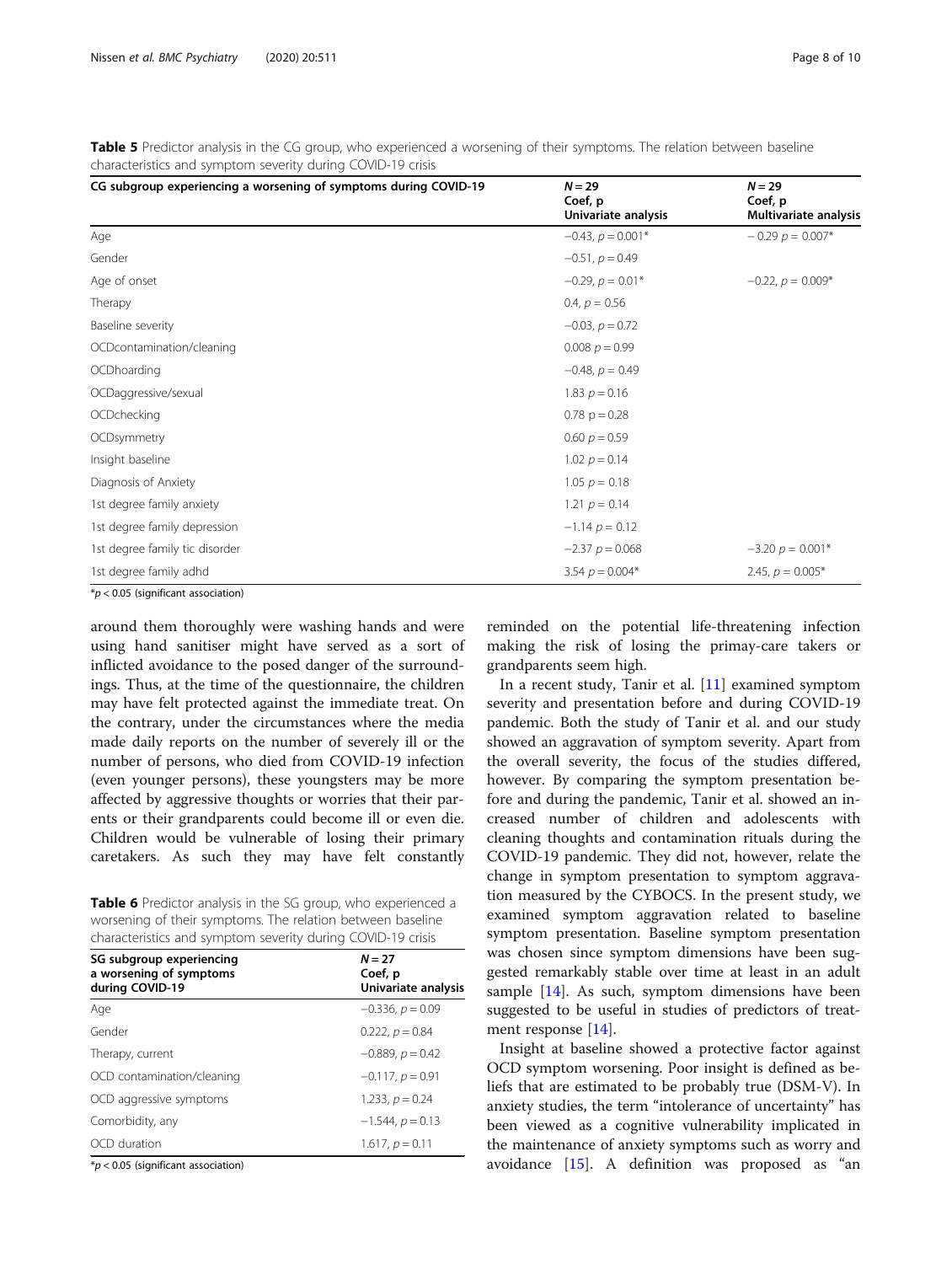individual's dispositional incapacity to endure the aversive response triggered by the perceived absence of salient, key, or sufficient information, and sustained by the associated perception of uncertainty" [\[15](#page-9-0)]. Furthermore, in a study of adults completing a self-report measure during the H1N1 pandemic (2009), it was shown that intolerance of uncertainty predicted a lower level of coping strategies and greater anxiety. The pandemic was perceived as more threatening [\[16\]](#page-9-0). Poor insight may imply a degree of uncertainty of a potential threat. It might be hypothesised that the children and adolescents characterised by a poor baseline insight might have an increased vulnerability to a potential treat and thereby be more prone to react with more worry and fear. This hypothesis is strengthened by the finding of an inverse relation between insight and OCD severity and impairment in a pediatric OCD sample [\[17\]](#page-9-0). Furthermore, our group has shown that poor insight is positively associated with comorbid conditions and negatively associated with gaining remission [[18\]](#page-9-0). Selles et al. [[19\]](#page-9-0) has recently shown that even though insight did not predict a reduced treatment response, response rates still depended on the degree of post-treatment insight and avoidance behavior [\[19\]](#page-9-0). Poor insight may thus define a more vulnerable group of children and adolescents that may continue being at risk for developing renewed OCD symptoms in situations where they are experiencing a trauma or psychological pressure. This would be in line with the previous suggestions that poor insight might influence the ability of the patient to modify irrational beliefs [[20\]](#page-9-0).

Altogether, the present study examined how children and adolescents with OCD react towards COVID-19 pandemic. Their reactions seemed to be more intense if they did not have an immediate contact to a psychiatric system. In both groups, aggressive and sexual OCD symptoms, and poor insight at baseline were predictors of a poorer outcome both on OCD severity, and on the worsening of anxiety and depressive symptoms. Furthermore, examining the clinical group of children and adolescents who experienced a worsening of their OCD during the crisis, the worst change of total OCD severity was associated with early age of onset and a family history of ADHD, whereas children with a family history of tics experienced a smaller change. Early-onset OCD has been suggested to be a distinct subtype with a more frequent occurrence in males, being associated with a greater global severity of OCD, a more frequent occurrence of comorbid tic disorder and associated with a greater prevalence of OCD in first-degree relatives [\[21](#page-9-0)]. The present study supports the idea of a separate subunit, also supporting that this earlier onset group may be particularly exposed to a severe worsening of OCD. Based on the present study, it is not possible to establish a direct link between the COVID-19 and the aggravation of OCD in children and adolescents. However, in line with Secer et al. [\[9\]](#page-9-0), the severity correlated with the increased experience of anxiety/depressive symptoms and avoidance behavior suggesting that also in the present study a relationship between the fear of COVID-19 and the experienced severity of the OCD symptoms may be important. Thus, both the direct threat of the infection, and the consequences of social distancing, social isolation and the constant focus on hygiene may affect children and adolescents in general, and maybe more if they have a psychiatric vulnerability [\[22\]](#page-9-0).

## Conclusions

The study points towards an influence of the OCD phenotype, baseline insight suggesting a continued vulnerability, and a family history of psychiatric disorders.

#### Strengths and imitations

To our knowledge, this is one of the first studies to examine the effect of COVID-19 in samples of children and adolescents with OCD. The study examines the effect in two different samples strengthening the conclusions. The response rate was acceptable, and the answers were mostly complete. A limitation is that the study for both groups included a self-rated nonvalidated questionnaire. Furthermore, the number of participants in both the clinical and the survey group was limited. Finally, the number of predictors in the SG was limited since we did not have access to patient files.

Based on the study, a direct link cannot be established.

#### Supplementary information

Supplementary information accompanies this paper at [https://doi.org/10.](https://doi.org/10.1186/s12888-020-02905-5) [1186/s12888-020-02905-5](https://doi.org/10.1186/s12888-020-02905-5).

Additional file 1. Ouestionnaire on COVID-19

#### Abbreviations

OCD: Obsessive compulsive disorder; ADHD: Attention deficit hyperactivity disorder; CG: Clinical group; SG: Survey group; REDCap: (Research Electronic Data Capture)

#### Acknowledgements

Not applicable.

#### Authors'contributions

All authors have participated in the conception of the design of the study. JBN and DH has collected the data, and performed the analyses. All authors have performed the interpretation of data. JBN has drafted the article. All authors have revised the article and made the final approval of the submitted version.

#### Authors'information

Authors are clinicians and researchers employed at the Department of Child and Adolescent Psychiatry, Aarhus University Hospital, Psychiatry, Denmark. Judith Nissen and Per Hove Thomsen both have several years of clinical experience working with children and adolescents with OCD. All three authors have several years of research experience.